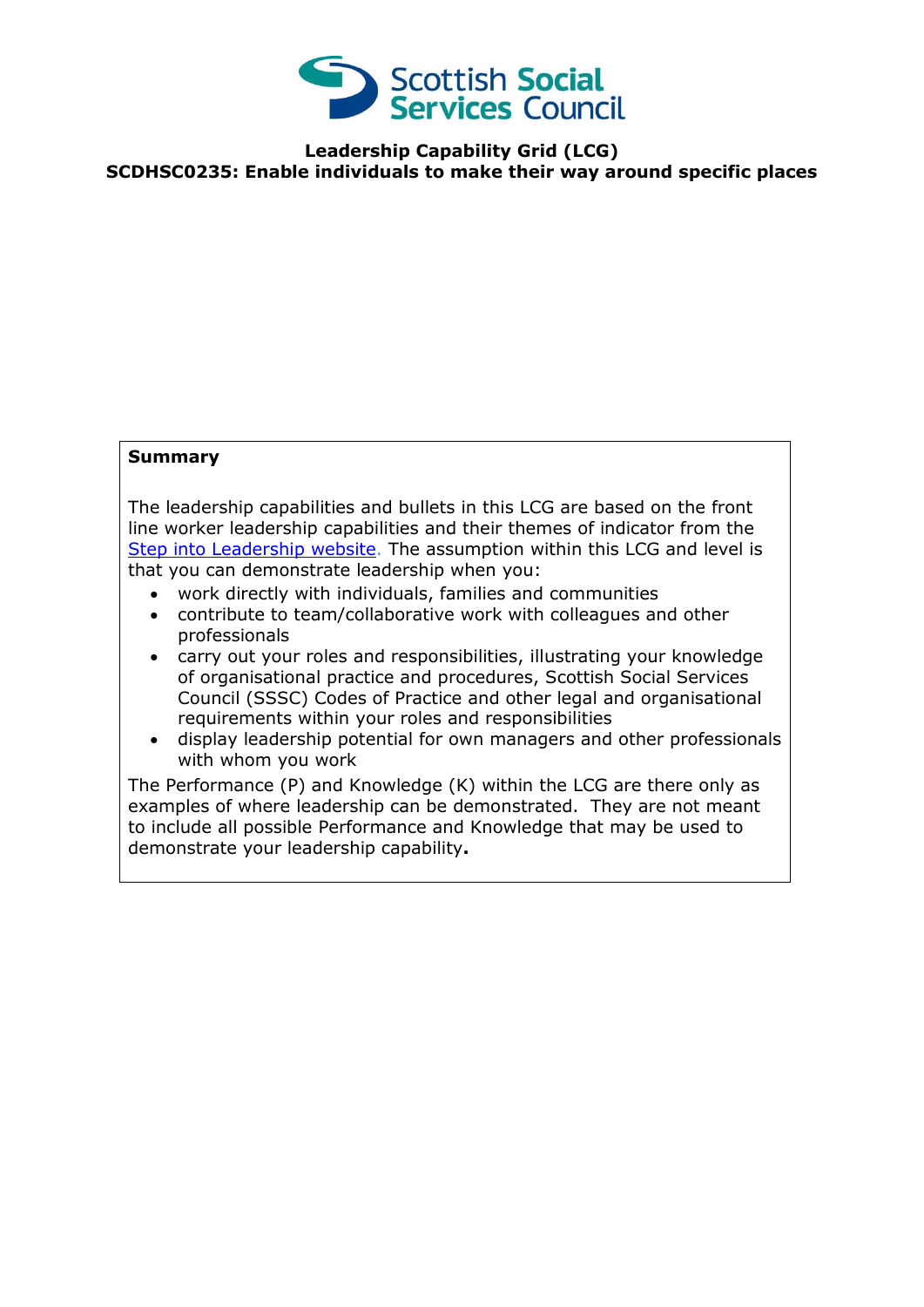

## **Leadership Capability Grid (LCG) SCDHSC0235: Enable individuals to make their way around specific places**

| Leadership<br>capabilities         | When enabling individuals to make their ways around specific<br>places you can demonstrate leadership capabilities by:                                                                                                                                                                                                                                                                                                                                                                                                                                                                                                                                                                                                                                                                                                                                                                                                                                                                                                                                                                                                                                                        |
|------------------------------------|-------------------------------------------------------------------------------------------------------------------------------------------------------------------------------------------------------------------------------------------------------------------------------------------------------------------------------------------------------------------------------------------------------------------------------------------------------------------------------------------------------------------------------------------------------------------------------------------------------------------------------------------------------------------------------------------------------------------------------------------------------------------------------------------------------------------------------------------------------------------------------------------------------------------------------------------------------------------------------------------------------------------------------------------------------------------------------------------------------------------------------------------------------------------------------|
| <b>Vision</b>                      | Providing a vision for individuals, families, communities, colleagues and<br>your organisation when you:<br>See how best to make a difference when actively preparing,<br>undertaking and reviewing activities, supporting individuals ( $P$ 3, 4, 6,<br>8, 10, 11, 20, 22; K1-7, 14, 15), accessing and using related<br>information (P1, 2), using observation and feedback (P9, 10), seeking<br>advice $(P19)$<br>• Communicate and promote ownership of the vision when working<br>with individual (P3, 4, 6, 8, 10, 11, 20, 22; K1-5, 14, 15), working<br>with others (P17-20; K10, 11) and recording and reporting (P13,<br>16)<br>• Promote social service values when working with individuals ( $P_3$ , 4,<br>6, 8, 10, 11, 20, 22; K 1-7, 14, 15), observing and evaluating (P7,<br>9,12), working with others ( $P17-20$ ; K10, 11) and when recording<br>and reporting $(P13, 16)$<br>• See the bigger picture when demonstrating knowledge and practice of<br>organisational, local and national policies and procedures (K1-7, 14,<br>15) reviewing and evaluating activities (P8-12) and identifying and<br>implementing change to activities (P17, 18, 20-22) |
| Self-<br>leadership                | Displaying self leadership when you:<br>Demonstrate and adapt leadership when supporting individuals<br>prepare for and undertake the activities ( $P3-6$ ; K1-7), reviewing<br>activities ( $P8-12$ , 15, 17) and overcoming barriers ( $P18$ , 19)<br>Improve own leadership by seeking advice (P19)<br>• Take intelligent risks when supporting individuals to prepare for $(P3,$<br>4; K1-7, 14, 15) and carry out the activity (P5, 6; K8, 9) and when<br>reviewing the effectiveness including changes needed (P8-12, 15, 17,<br>$20-22)$<br>• Demonstrate and promote resilience when adapting practice and<br>overcoming barriers (P8-12; 15, 17-22; K1-5, 10-12)<br>• Challenge discrimination and oppression $(K 1-5)$                                                                                                                                                                                                                                                                                                                                                                                                                                              |
| <b>Motivating</b><br>and inspiring | Motivating and inspiring others when you:<br>Inspire people by personal example ( $P_3$ , 4, 8, 10, 11, 17-20, 22; K1-<br>5, 8, 14, 15)<br>Recognise and value the contribution of others ( $P3$ , 4, 6, 8, 10, 11,<br>17; $K10, 11$<br>• Support the creation of a learning and performance culture with<br>individuals and others ( $P8-12$ , 17-20; $K1-7$ )                                                                                                                                                                                                                                                                                                                                                                                                                                                                                                                                                                                                                                                                                                                                                                                                               |
| <b>Empowering</b>                  | Empowering people when you:<br>• Enable leadership at all levels (P3, 4, 8-12, 15, 17, 18, 20-22; K8-9;<br>$16 - 20$<br>Support the creation of a knowledge and management culture by<br>seeking and providing information to enable understanding (P4, 8-12,<br>17-19; K16-20, 23; 39)                                                                                                                                                                                                                                                                                                                                                                                                                                                                                                                                                                                                                                                                                                                                                                                                                                                                                       |